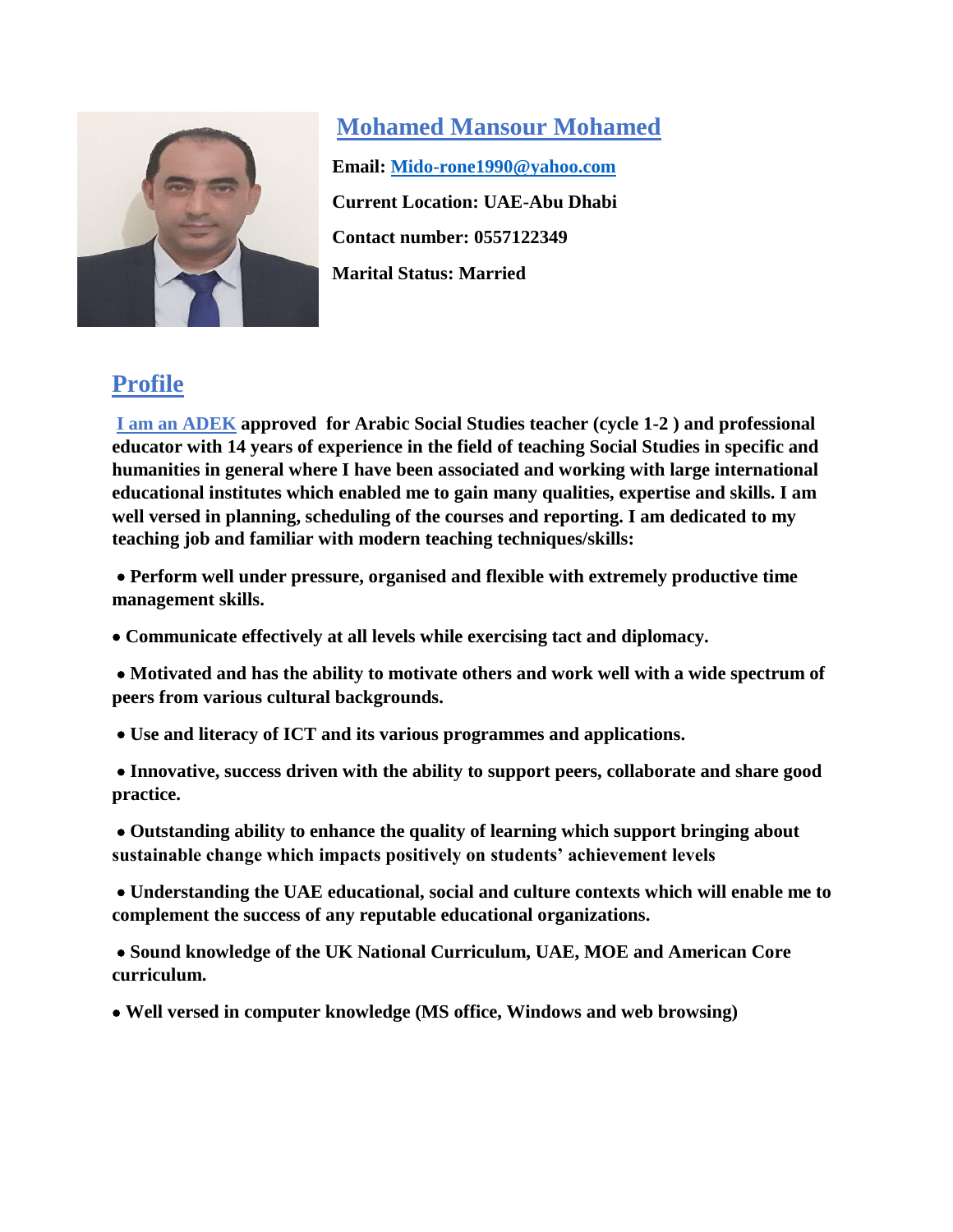## **Background Education**

**Bachelor of Education in Arabic social Studies –2000/ Very good**

#### **Work Experience**

- **Arabic Social Studies teache & Humanities – Lead Teacherr at ABC school –Abu Dhabi (2017 until now)**
- **Arabic social studies and moral education teacher at Modern Private school (place &t time)**
- **Arabic social studies teacher at Polaris Academy-Abu Dhabi (2016-2017)**
- **Arabic social studies teacher at the Ministry of Education-Saudi Arabia (2012-2016)**
- **Arabic social studies teacher at the Ministry of Education-Egypt (2004-2012**)

### **Certificates & Achievements**

- **TLS Teaching License-UAE (2021)**
- **Certificate of appreciation in National Sterilization Campaign-Volunteer.ae Platforms-UAE (2021)**
- **Training attendance certificate in inclusive education (Understanding Dyslexia-Provision for Students of Determination) (2021)**
- **Certificate of appreciation for attending family care conference-Sharja Council (2020)**
- **Certificate of appreciation for offering remedial classes to Red Crescent Buds-UAE Red Crescent (2020)**
- **Certificate in differentiation and inclusion-Oscar Institute, accredited by Ministry of Education-UAE (2018)**
- **Certificate of 21st Century Learning Skills-Oscar Institute, accredited by Ministry of Education-UAE (2018)**
- **License of ICDL 2014**
- **Comprehensive training course in teaching social studies-Excellent 2008**

# **Supporting statement**

- **Possessing a strong and confident teaching nature**
- **Able to plan, priorities and organize**
- **Having the written and oral communication skills required to build a positive rapport with teachers, pupils and their parents**
- **Positive values and attitudes towards pupils**
- **Prepared to adapt current teaching practice upon advice and feedback from colleagues**
- **Working closely with parents and guardians.**